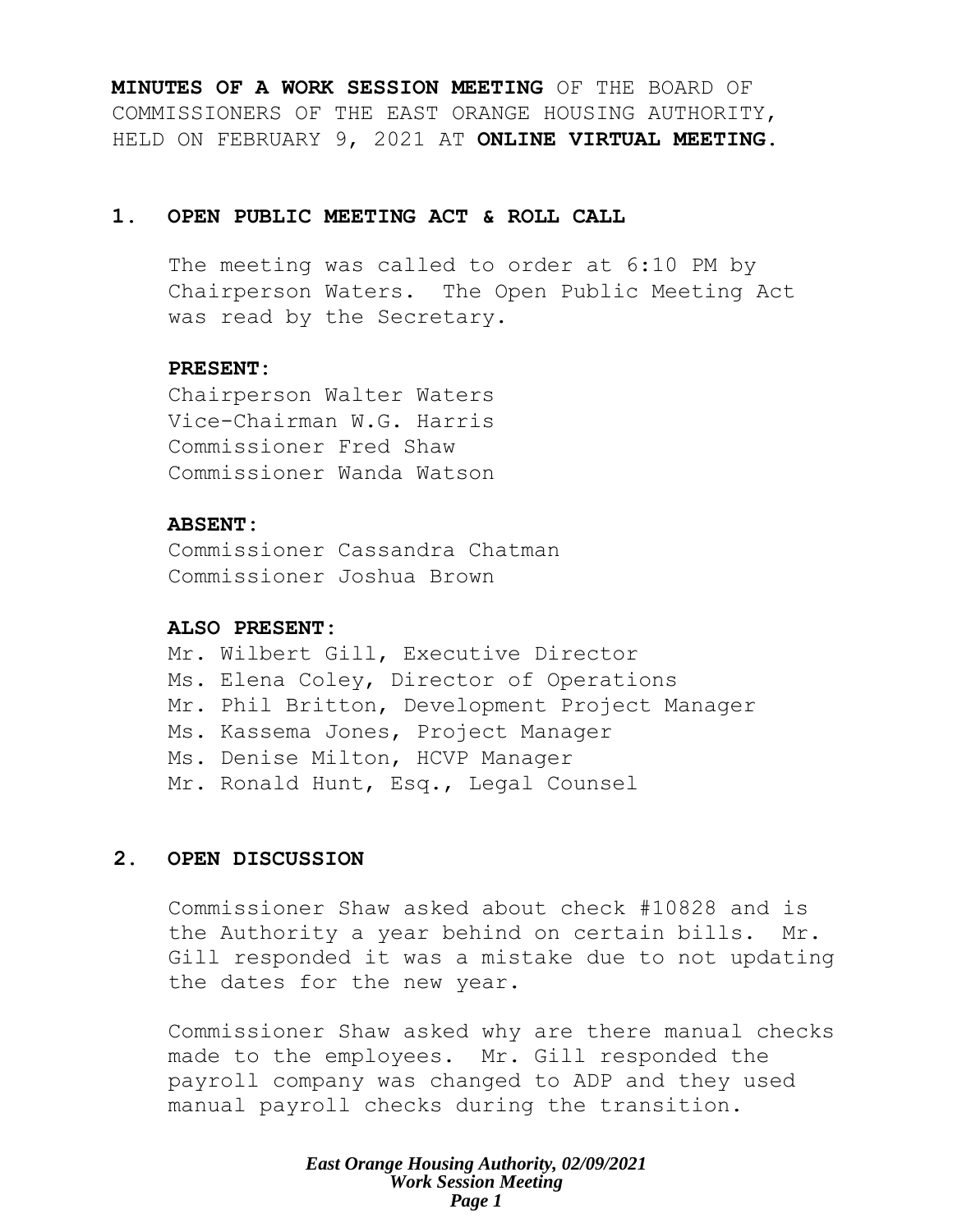Commissioner Harris asked about the East Orange Water Commission and what is "fire line". Mr. Gill responded it is for the fire hydrants.

Commissioner Harris asked about checks #10836, #1742 and #1760 and what is the discrepancy in the amounts. Mr. Gill responded the descriptions are not accurate and some of the bills are combined. He would have to check to get the answer.

Commissioner Harris asked about administrative updates and about the offer to the live-in maintenance position. Mr. Gill responded that position replaces Juan Bido's position.

Commissioner Harris asked if Concord and Vista are being approved for Covid vaccination sites. Ms. Coley responded that it is moving forward. She met with the director of the Health Department last week. She is waiting to see if there is interest from the tenants.

Commissioner Shaw asked about the FSS Houses. Ms. Coley responded the houses are out of the county and explained the process.

# **3. ADJOURNMENT**

Work Session adjourned at 6:25 PM.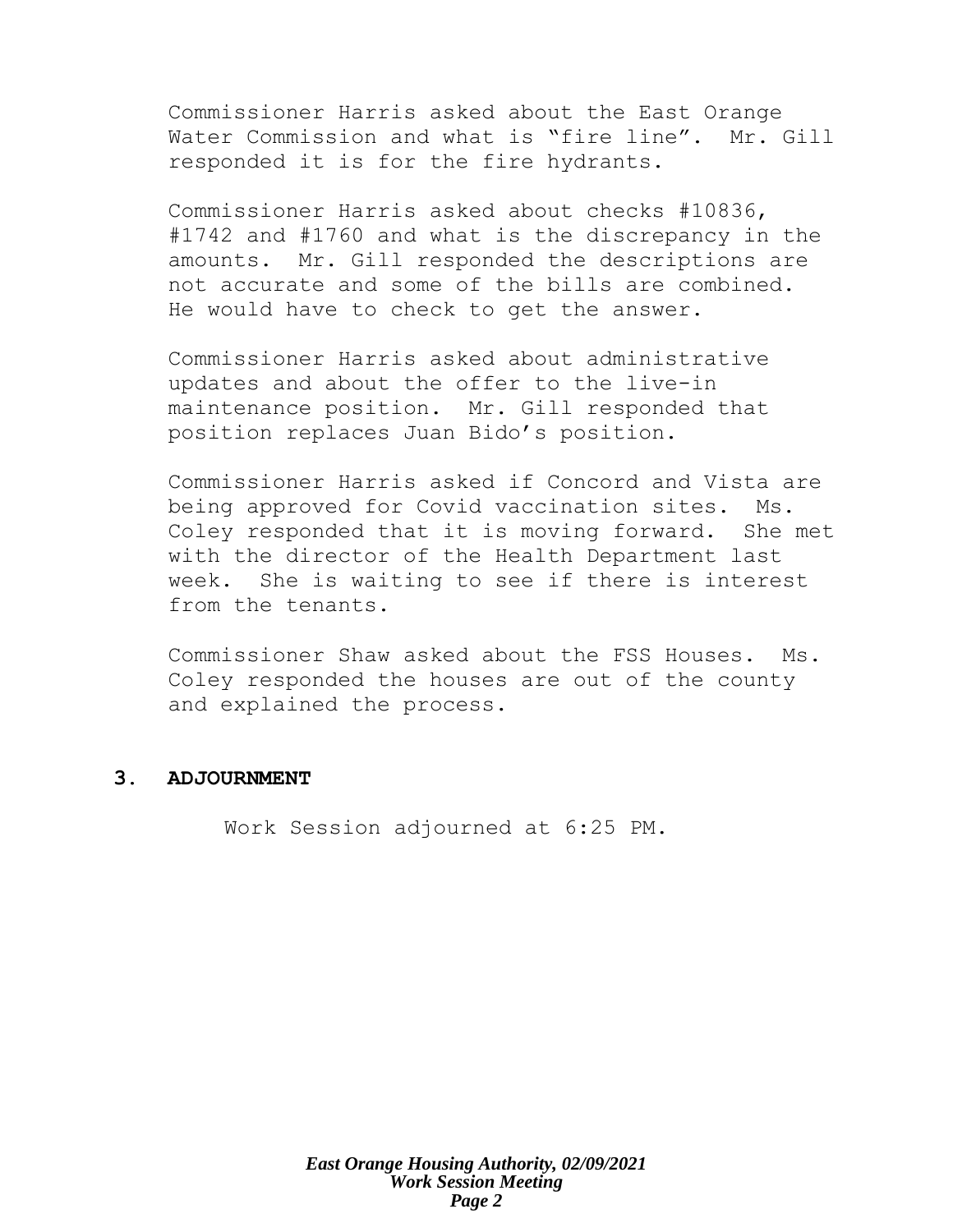**REGULAR MEETING** OF THE BOARD OF COMMISSIONERS OF THE EAST ORANGE HOUSING AUTHORITY, HELD ON February 9, 2021 VIA CONFERENCE CALL.

The Board of Commissioners of the Housing Authority of the City of East Orange met in a Regular Meeting, via conference call, on the 9<sup>th</sup> day of February 9, 2021. Chairperson Walter Waters called the meeting to order at 7:05 PM.

This meeting is called to order and is being conducted in conformity with the Open Public Meeting Act. Notice of this meeting was e-mailed to Worrell Community Newspapers (East Orange Record) and NJ Advance Media (Star-Ledger) on Thursday, December 3, 2020. This notice was e-mailed to the City Clerk of East Orange on Thursday, December 3, 2020. This notice was posted at the administrative office and the Authority's two public housing developments and the EOHA website on Tuesday, December 8, 2020. Due to the Covid-19 pandemic, 2021 annual/regular meetings will be held virtually by dial-in number: 1-201-479-3015, Conference ID: 11875113#. Any changes will be posted on EOHA's website: EOHA.org at least 48 hours prior to the meeting date. The meeting will begin promptly at 7:00 p.m.

## **PRESENT:**

Chairperson Walter Waters Vice-Chairman W.G. Harris Commissioner Wanda Watson Commissioner Fred Shaw Commissioner Cassandra Chatman (arrived 7:08pm)

#### **ABSENT:**

Commissioner Joshua Brown

### **ALSO PRESENT:**

Mr. Wilbert Gill, Executive Director Ms. Elena Coley, Director of Operations Mr. Phil Britton, Development Project Manager Ms. Kassema Jones, Project Manager Mr. Ronald Hunt, Esq., Legal Counsel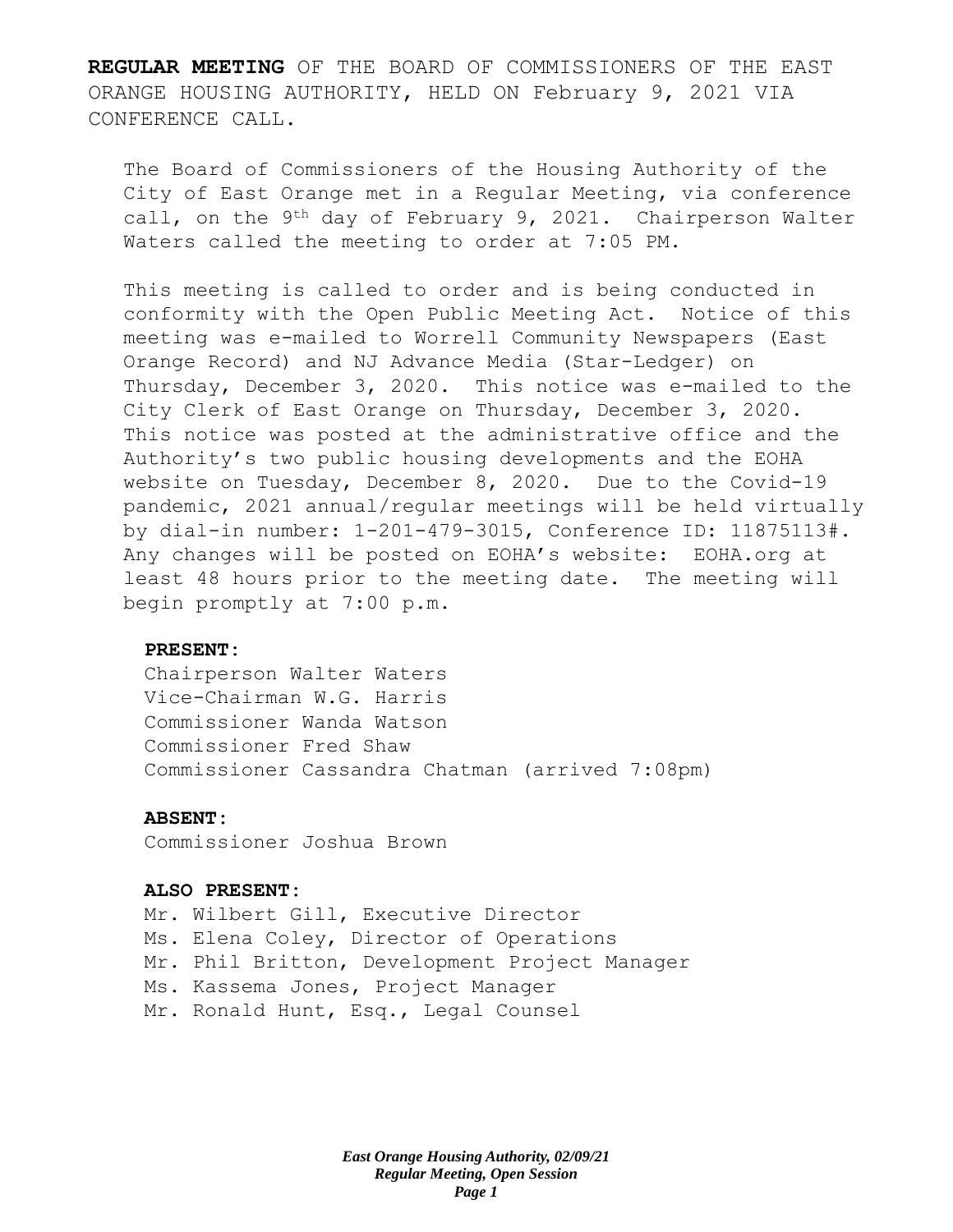#### **PUBLIC NOTICE OF REGULAR MEETING**

# **TO: BOARD OF COMMISSIONERS OF THE HOUSING AUTHORITY OF THE CITY OF EAST ORANGE, CITY CLERK OF EAST ORANGE, EAST ORANGE RECORD AND NEWARK STAR LEDGER**

Notice is hereby given pursuant to the Open Public Meetings Act, that a Regular Meeting of the Board of Commissioners of the Housing Authority of the City of East Orange, will be held on February 9, 2021, via conference call, for the purpose of acting upon:

# **2021-08 AUTHORIZING OR RATIFYING PAYMENT OF THE BILL LIST FOR THE MONTH OF JANUARY 2021**

**2021-09 RESOLUTION AUTHORIZING THE HOUSING AUTHORITY OF THE CITY OF EAST ORANGE TO ENTER INTO A ONE (1) YEAR AGREEMENT FOR GENERAL LEGAL SERVICES WITH HUNT, HAMLIN & RIDLEY** 

And for the purpose of transacting any other business related hereto or which may properly come before each meeting.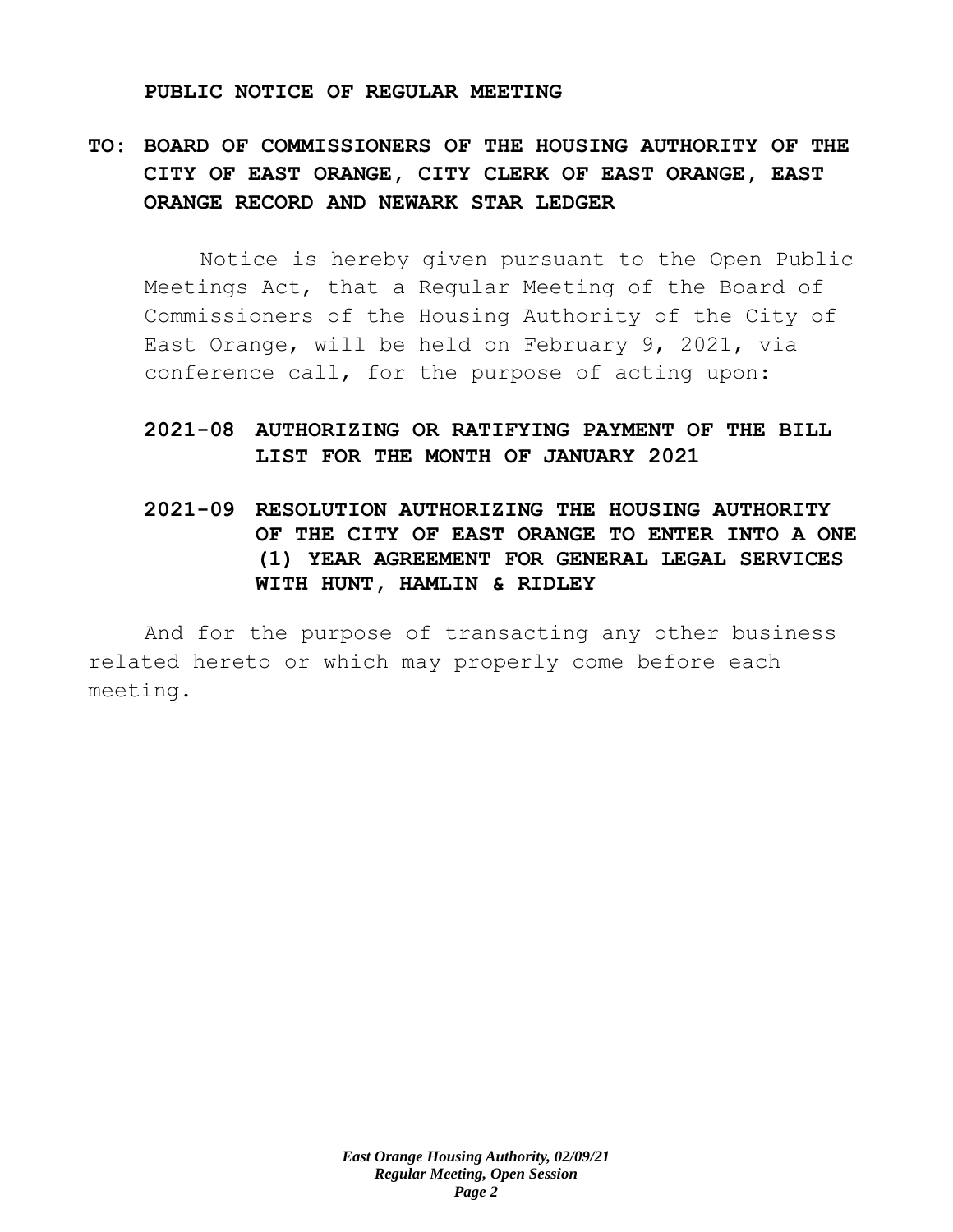# 1. **OPEN PUBLIC MEETING ACT and ROLL CALL**

# **PRESENT:**

Chairperson Walter Waters Vice-Chairman W.G. Harris Commissioner Wanda Watson Commissioner Fred Shaw Commissioner Cassandra Chatman (arrived 7:08pm)

#### **ABSENT:**

Commissioner Joshua Brown

## **ALSO PRESENT:**

Mr. Wilbert Gill, Executive Director Ms. Elena Coley, Director of Operations Mr. Phil Britton, Development Project Manager Ms. Kassema Jones, Project Manager Mr. Ronald Hunt, Esq., Legal Counsel

# **2. MINUTES**

**MOTION:** Commissioner Shaw moved to approve the minutes of the previous meeting in January 2021. Commissioner Watson seconded. There were no questions.

ROLL CALL:

Ayes: Watson, Shaw, Harris, Waters. Nays: None. Abstentions: Chatman.

The Resolution was approved  $4-0-1$ .

# **3. APPROVAL OF THE BILLS**

**MOTION:** Commissioner Harris moved to approve the payment of September bills. Commissioner Shaw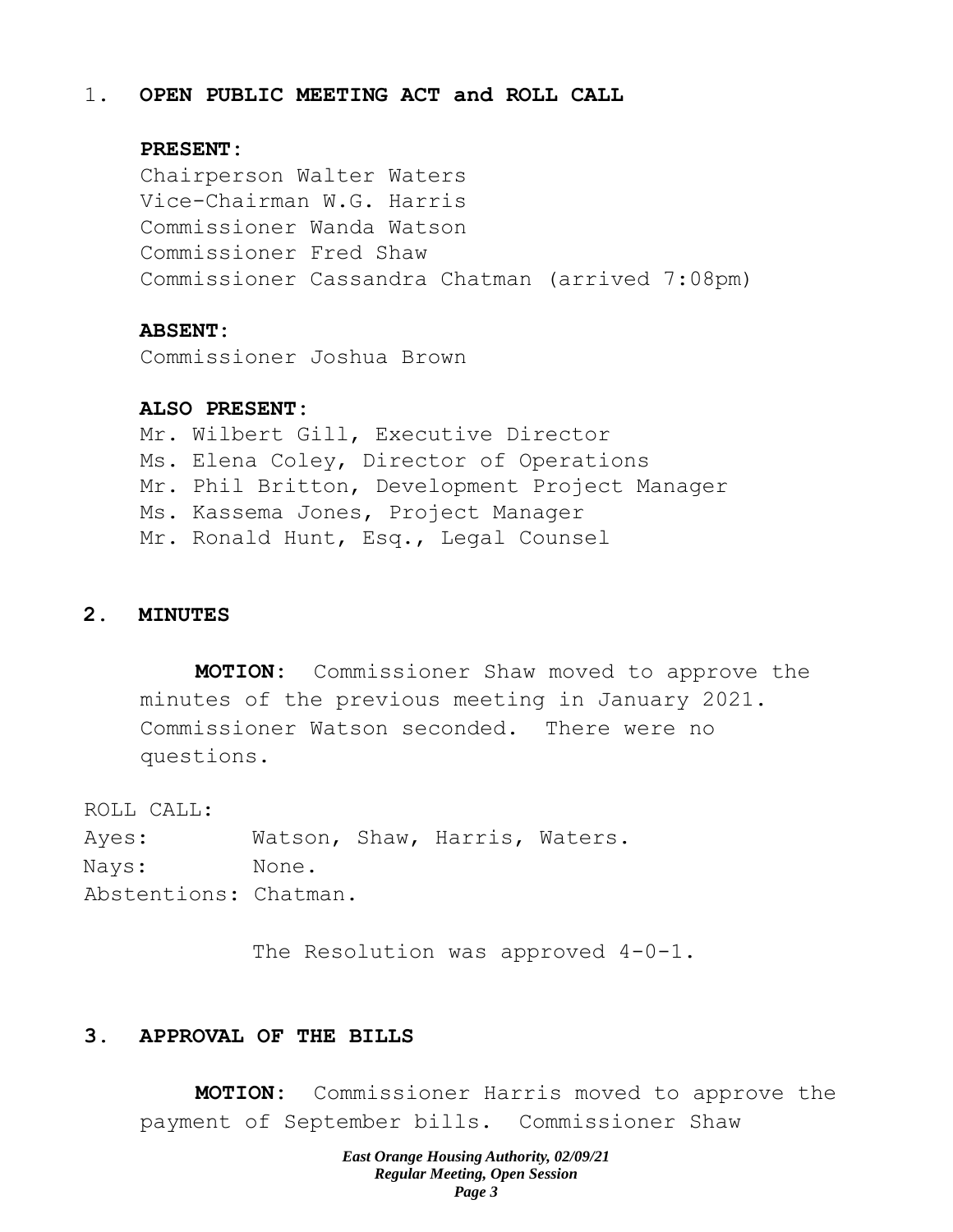seconded. There were no questions.

ROLL CALL: Ayes: Watson, Shaw, Chatman, Harris, Waters. Nays: None. Abstentions: None.

The Resolution was approved 5-0-0.

# **4. VISITORS**

None

## **5. REPORTS**

#### **COMMITTEE REPORTS**

**REAL ESTATE DEVELOPMENT:** There was no report. **FINANCE:** There was no report.

**BUILDINGS & GROUNDS:** There was no report.

**BY-LAWS & PROCUREMENT:** There was no report.

**PERSONNEL:** There was no report.

**NON-PROFIT COMMITTEE:** There was no report.

**EOHCDC BOARD OF DIRECTORS**: There was no report.

**LEGAL REPORT (Board Attorneys)**

There was no report.

## **EXECUTIVE DIRECTOR**

*East Orange Housing Authority, 02/09/21 Regular Meeting, Open Session Page 4*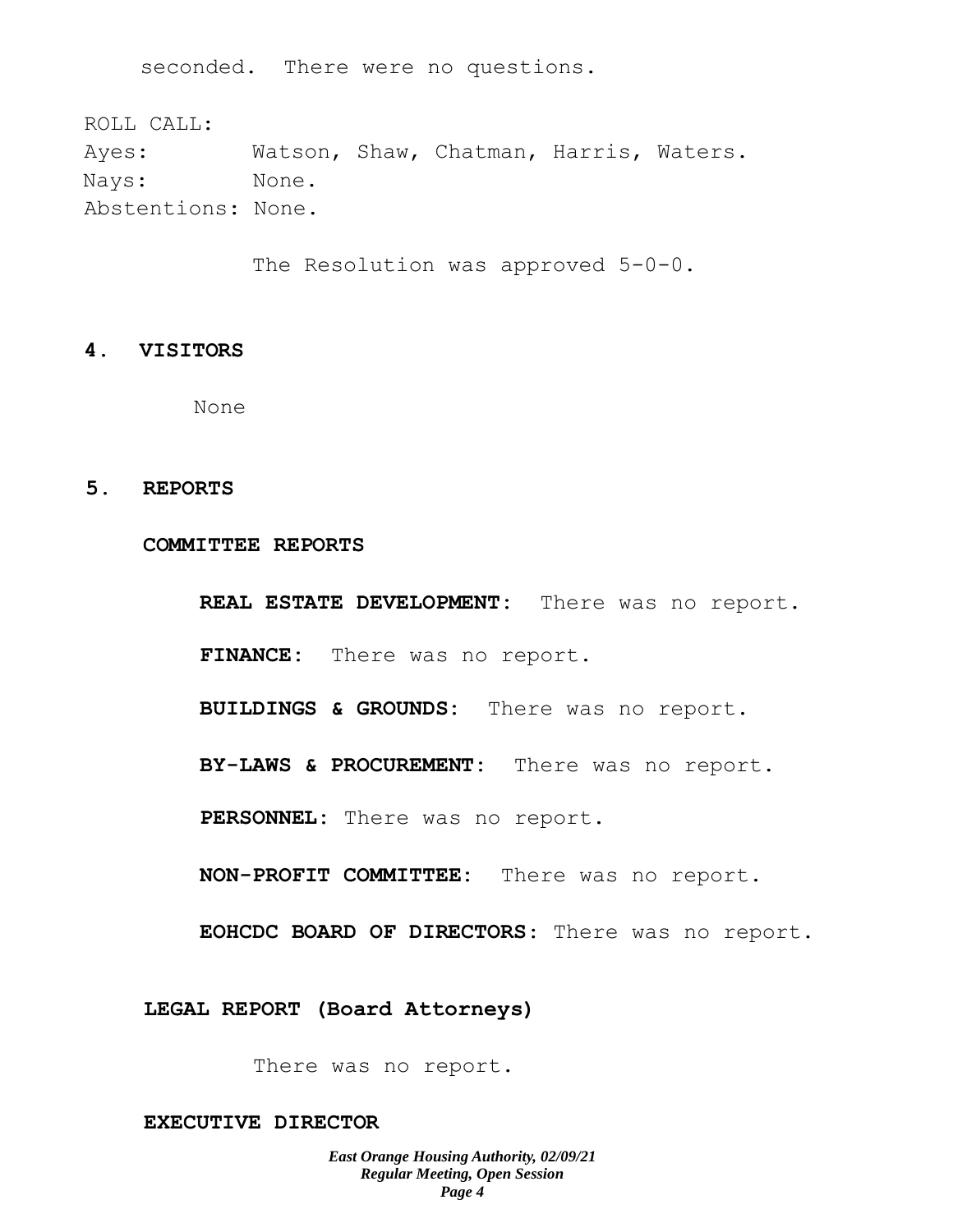The report stood. Mr. Gill highlighted his report, portions of the executive reports and answered questions from the Commissioners. Mr. Britton gave an update on the Halsted Street project and Concord Towers. Ms. Jones highlighted her report. Ms. Coley highlighted her report.

## **6. OLD BUSINESS**

There was no Old Business.

# **7. NEW BUSINESS**

There was no New Business.

#### **8. RESOLUTIONS**

# **2021-09 RESOLUTION AUTHORIZING THE HOUSING AUTHORITY OF THE CITY OF EAST ORANGE TO ENTER INTO A ONE (1) YEAR AGREEMENT FOR GENERAL LEGAL SERVICES WITH HUNT, HAMLIN & RIDLEY**

Commissioner Chatman moved to approve. Commissioner Shaw seconded. There were no questions.

ROLL CALL:

Ayes: Chatman, Watson, Shaw, Harris, Waters. Nays: None. Abstentions: None.

The Resolution was approved 5-0-0.

## **9. ADJOURNMENT**